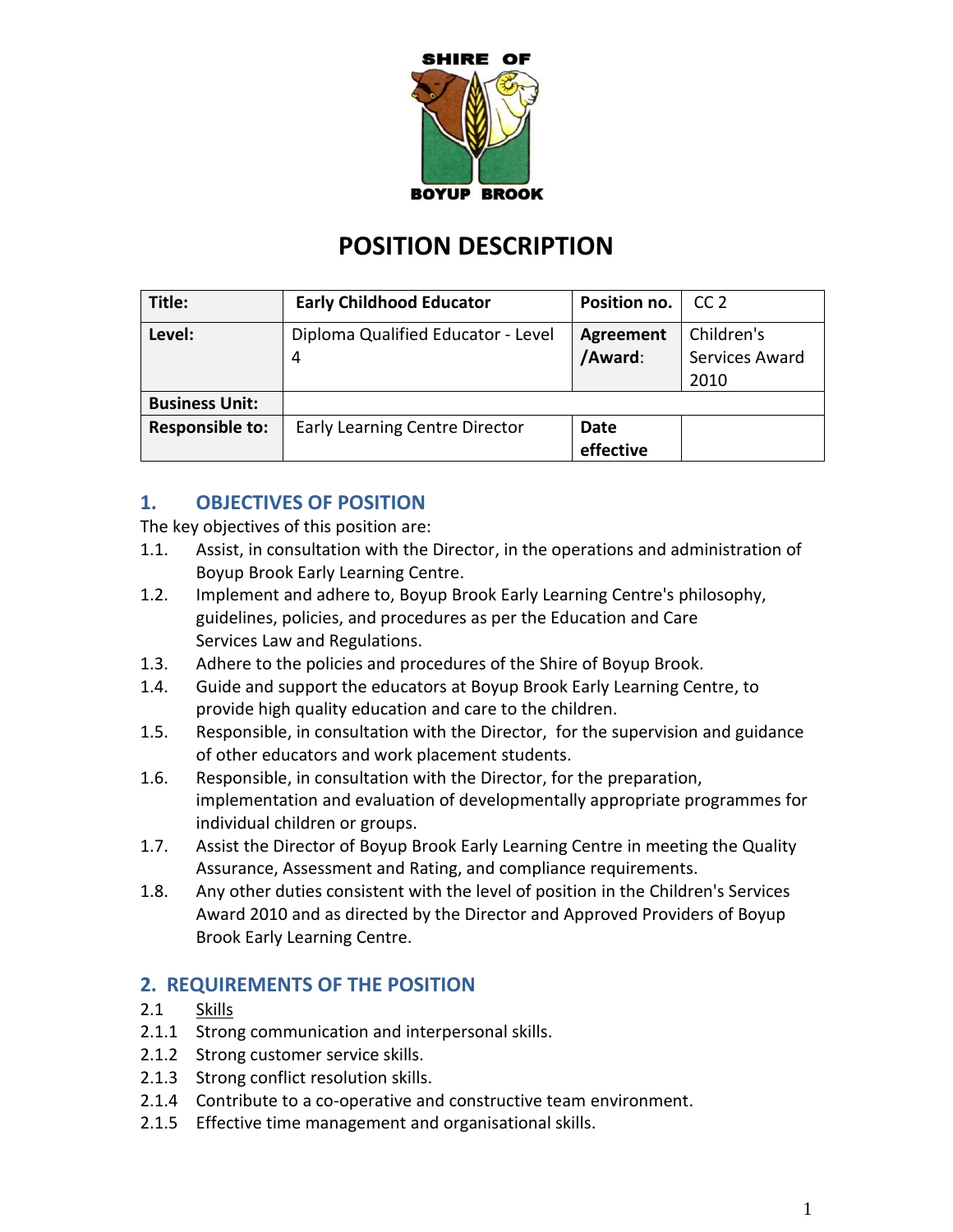- 2.1.6 Strong computer skills and ability to learn new programs.
- 2.1.7 Ability to use own initiative within the scope of level 4.
- 2.2 Knowledge
- 2.2.1 Thorough working knowledge of National Quality Framework, National Education and Care Services Law and Regulations and the Early Years Learning Framework.
- 2.2.2 Thorough working knowledge of relevant regulations and statutory requirements.
- 2.2.3 Thorough knowledge and understanding of child protection recommendations and reporting requirements for Early Childhood Educators under the Children and Community Services Act 2004 (WA).
- 2.3 Experience
- 2.3.1 Essential minimum of two years relevant industry experience.
- 2.4 Qualifications and Training
- 2.4.1 Successful completion Diploma in Early Childhood Education and Care or equivalent certificate as approved by ACECQA or be enrolled in a Diploma in Early Childhood Education and Care, having successfully completed fifty percent of the unit requirements.
- 2.4.2 Meet any study, work, training or 'working towards' requirements for the position as required under the prescribed laws and regulations.
- 2.4.3 Attend educator training, professional development and staff meetings as required.

### **3. KEY RESPONSIBILITIES**

- 3.1 Working Relationships
- 3.1.1 Ability to work as and support others to be constructive members of a team.
- 3.1.2 Assist educators within their roles to achieve their responsibilities, especially in regards to children.
- 3.1.3 Liaise with internal and external stakeholders as per the role requirements, and the Shire of Boyup Brook and Boyup Brook Early Learning Centre policies and procedures.
- 3.2 Children
- 3.2.1 Implement, evaluate and maintain a safe, healthy and welcoming environment in consultation with the Director.
- 3.2.2 Develop positive and supportive relationships with children, parents and families.
- 3.2.3 Implement, evaluate and maintain daily care routines and ensure the constant supervision of children.
- 3.2.4 Provide each child individual attention and comfort as required. Showing sensitivity and respect for individual children and their needs.
- 3.2.5 Assist in meeting each individual child's needs for: sleep/rest, food, comfort and attention are met and supported.
- 3.2.6 Be an advocate for children's rights, needs and interests and report any concerns to the Director in relation to the health and wellbeing of children.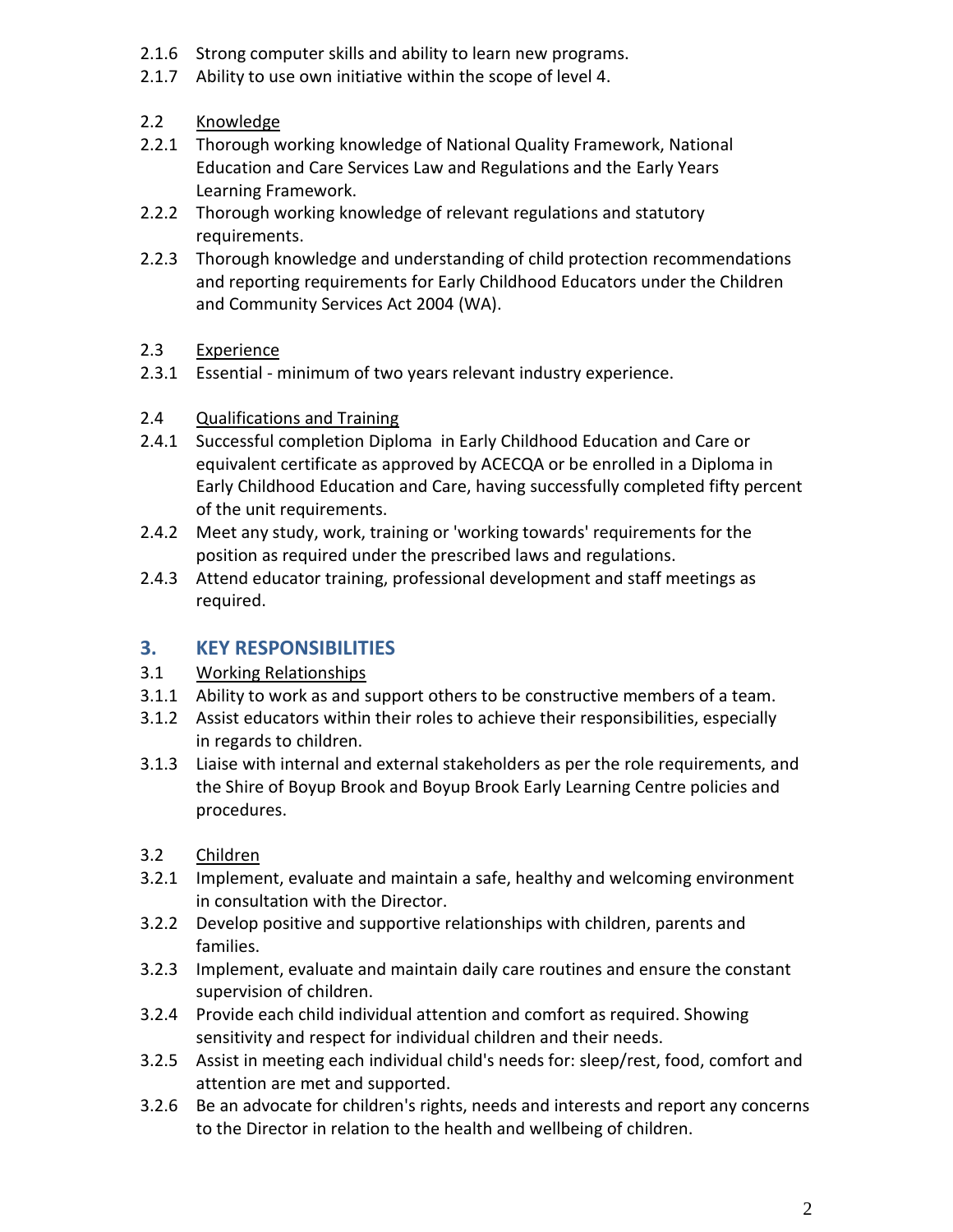- 3.2.7 Monitor children's behaviour and intervene where appropriate, using positive behaviour guidance as outlined in Boyup Brook Early Learning Centre's policy and procedures.
- 3.2.8 Work with individual children with particular needs.
- 3.3 Programming and Curriculum
- 3.3.1 Responsible, in consultation with the Director, for the preparation, implementation and evaluation of developmentally appropriate program for individual children or groups.
- 3.3.2 Ensure daily journals, individual and group observations and child development records and other program and curriculum related tasks are completed.
- 3.3.3 Use a variety of strategies to encourage children to participate in the programme.
- 3.4 Occupational Health and Safety
- 3.4.1 Ensure workplace health and safety is adhered to, as outlined in the Occupational Safety and Health Act.
- 3.4.2 In consultation with the director, implement, and adhere to the hygienic handling of food and equipment as per the Food Safety standards.
- 3.4.3 Comply with Boyup Brook Early Learning Centre's policy and procedures, as well as those set out by the local government, Shire of Boyup Brook, in regards to workplace health and safety.
- 3.4.4 Must, in accordance with Boyup Brook Early Learning Centre and Shire of Boyup Brook policy and procedure for accident and incident reporting, report potential and actual hazards and accidents/incidents to their supervisor.
- 3.4.5 Respond to, and act on illness, accident, emergencies and manage medical conditions, in accordance with Boyup Brook Early Learning polices, procedures and legislative requirements.
- 3.4.6 Take reasonable care for your personal health and safety and for the health and safety of others.
- 3.4.7 Must not wilfully interfere with or misuse items or facilities provided in the interest of safety and health of all parties.
- 3.4.8 Must use, store and maintain items, equipment and facilities provided in the interests of safety and health in a manner in which he/she has been properly instructed.
- 3.4.9 Perform housekeeping and cleaning duties inline with Boyup Brook Early Learning Centre policies and procedures.
- 3.4.10 Identify and report maintenance requirements to the Director..
- 3.4.11 Develop and implement, in consultation with the Director, risk management plans for Boyup Brook Early Learning Centre.
- 3.5 Customer Service
- 3.5.1 To ensure a high quality standard of customer service.
- 3.5.2 Communicate effectively with children and families, in a polite, courteous, friendly, non-judgemental way.
- 3.5.3 Welcome and farewell all those whom attend or visit the service.
- 3.5.4 Liaise with families regarding the child's health, wellbeing and development, within the scope of a Level 4 Educator role.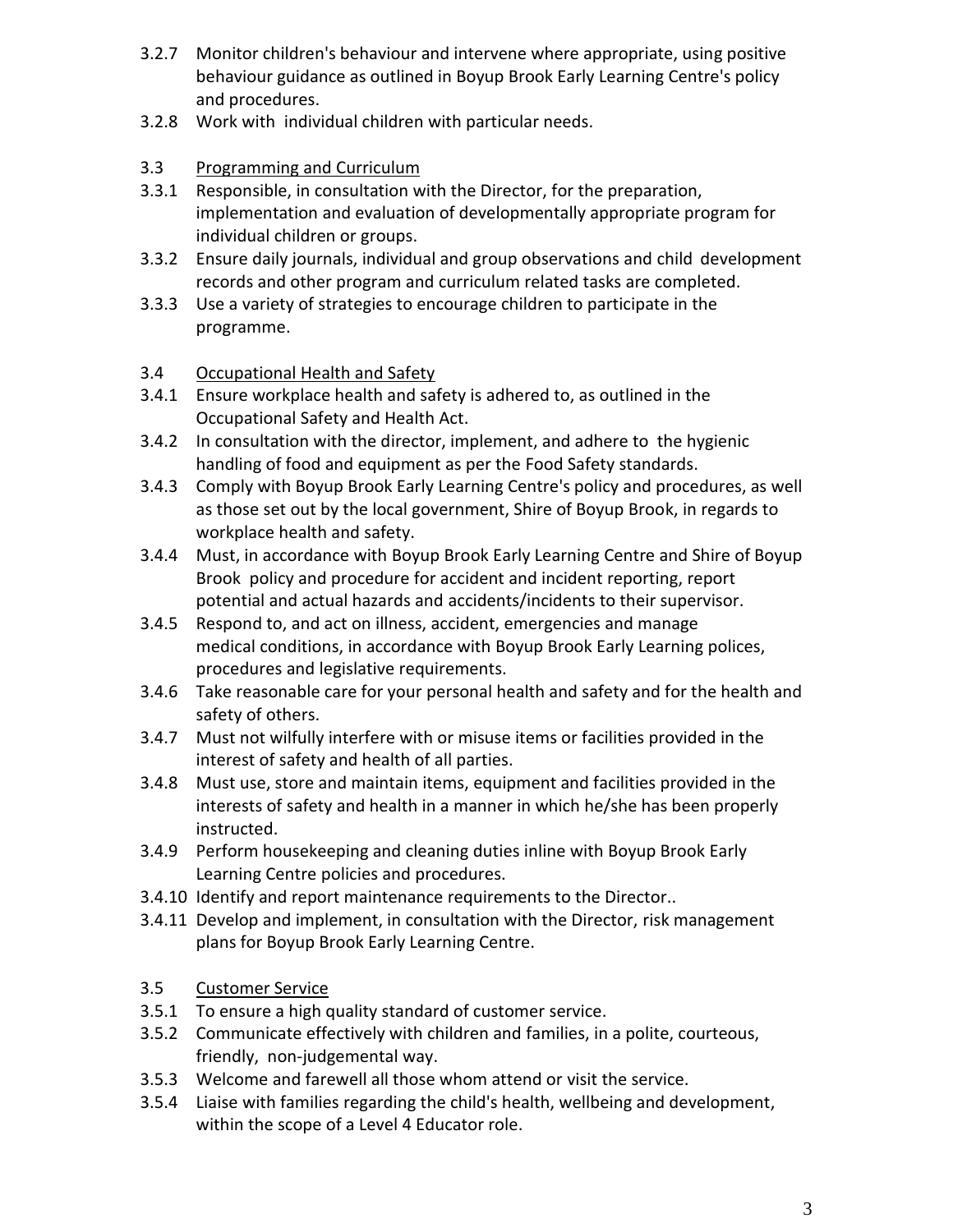- 3.6 Legislation and Regulations
- 3.6.1 Adhere to the National Quality Framework, National Education and Care Services Law and Regulations and the Early Years Learning Framework.
- 3.6.2 Adhere to the Early Childhood Australia Code of Ethics.
- 3.6.3 Must work in accordance to and ensure educators adhere to the confidentiality and privacy requirements of the Australian Privacy Law and Privacy Act 1988.
- 3.6.4 Adhere to the Occupational Safety and Health Act and Food Safety Standards.
- 3.6.5 Must work in accordance to, and ensure educators adhere to the reporting requirements under Child Protection Law and the Children and Community Services Act 2004 (WA).
- 3.6.6 Develop, implement and adhere to, Boyup Brook Early Learning Centre's philosophy, guidelines, policies, and procedures.
- 3.6.7 Adhere to Local Government Act 1995 and the policies and procedures of the Shire of Boyup Brook.
- 3.7 Administration and other duties
- 3.7.1 Assist, in consultation with the Director, in completing documents pertaining to the services licensing paperwork and regulation requirements.
- 3.7.2 Assist in maintaining accurate records and reports as required by the Director, Boyup Brook Early Learning Centre, the Shire of Boyup Brook and relevant authorities. Including, but not limited to: enrolment, attendance, emergency evacuation, building inspections and day to day records.
- 3.7.3 Duties consistent with this Early Childhood Educator level 4 role or as directed by the Director or Approved Providers of Boyup Brook Early Learning Centre.
- 3.7.4 In the absence of the Director, Level 6 Educators may also be required to fill the additional role of Nominated Supervisor. This will require the Level 6 educators to hold a Certified Supervisor Certificate and complete a nominated consent form.

### **4. ORGANISATIONAL RELATIONSHIPS**

- 4.1 Responsible to: Director and Approved Providers of Boyup Brook Early Learning Centre.
- 4.2 Supervision of: Assist in the supervision and direction of Boyup Brook Early Learning Centre employees, work placement students and visitors, under the authorisation of the Director.
- 4.3 Internal and External Liaison

#### 4.3.1 Internal

Boyup Brook Early Learning Centre employees. Shire of Boyup Brook employees.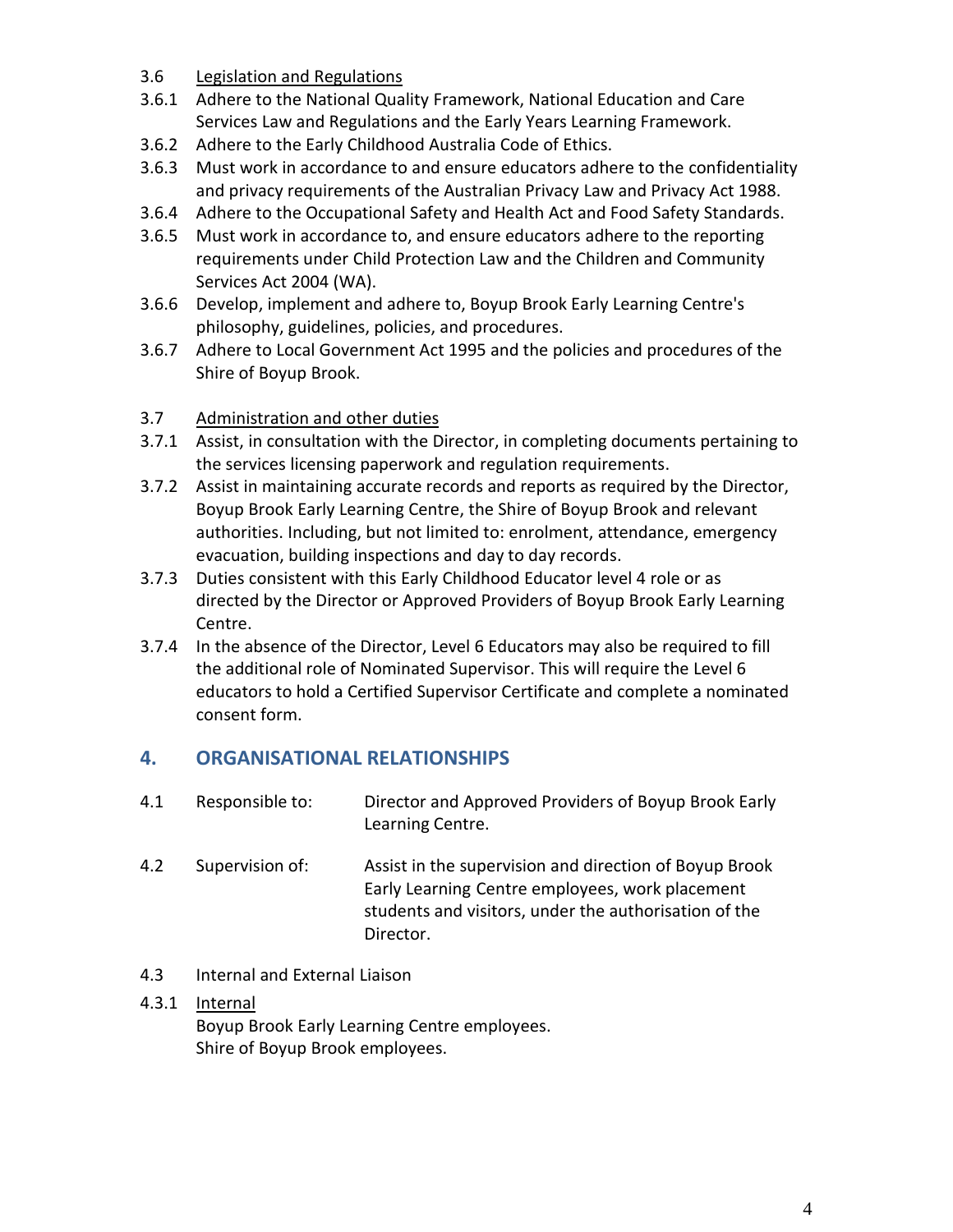#### 4.3.2 External

Authority to act of behalf of Boyup Brook Early Learning Centre, in regards to general public, community groups and relevant authorities is within the scope of a level 4 role , and as authorised by the Director or Approved Providers.

### **5. EXTENT OF AUTHORITY**

- 5.1 Freedom to act is in accordance to Boyup Brook Early Learning Centre and Shire of Boyup Brook polices and procedures.
- 5.2 Recommend and provide feedback to the Director of Boyup Brook Early Learning Centre.

# **6. SELECTION CRITERIA**

| Qualifications                                                      | Essential               | Desirable    |
|---------------------------------------------------------------------|-------------------------|--------------|
| Successful completion of a Diploma in Early Childhood Education     | ✓                       |              |
| and care or equivalent certificate as approved by ACECQA or be      |                         |              |
| enrolled in a Diploma in Early Childhood Education and Care, having |                         |              |
| successfully completed fifty percent of the unit requirements.      |                         |              |
| Have a Certified Supervisor Certificate                             |                         | ✓            |
| Hold or be able to obtain                                           | Essential               | Desirable    |
| <b>National Police Clearance</b>                                    | ✓                       |              |
| Valid WA Working with Children's Card                               | $\checkmark$            |              |
| Suitable First Aid, CPR, Asthma and Anaphylaxis certifications as   | $\checkmark$            |              |
| approved by ACECQA                                                  |                         |              |
| Relevant Experience and Knowledge                                   | Essential               | Desirable    |
| Minimum of two years relevant industry experience in Early          | ✓                       |              |
| Childhood Education and Care.                                       |                         |              |
| Thorough working knowledge of the National Quality Framework,       | $\checkmark$            |              |
| National Education and Care Services Law and Regulations and the    |                         |              |
| Early Year Years Learning Framework.                                |                         |              |
| Thorough working knowledge of occupational health and safety,       | $\checkmark$            |              |
| food safety, privacy and confidentiality.                           |                         |              |
| Previous experience as a Nominated Supervisor                       |                         | $\checkmark$ |
| <b>Attended Child Protection Training</b>                           |                         | $\checkmark$ |
| <b>Skills and Attributes</b>                                        | Essential               | Desirable    |
| Strong communication and interpersonal skills                       | $\sqrt{}$               |              |
| Strong customer service skills                                      | ✓                       |              |
| Strong conflict resolution skills                                   | $\overline{\checkmark}$ |              |
| Ability to work as and support others to be a cooperative and       | ✓                       |              |
| constructive team                                                   |                         |              |
| Effective time management and organisation skills                   | $\checkmark$            |              |
| Strong computer skills                                              | $\checkmark$            |              |
| Demonstrate the ability to use own initiative                       | ✓                       |              |
| Demonstrate skills in developing and implementing programmes        | $\checkmark$            |              |
| and curriculums for 0 - 5 year olds.                                |                         |              |